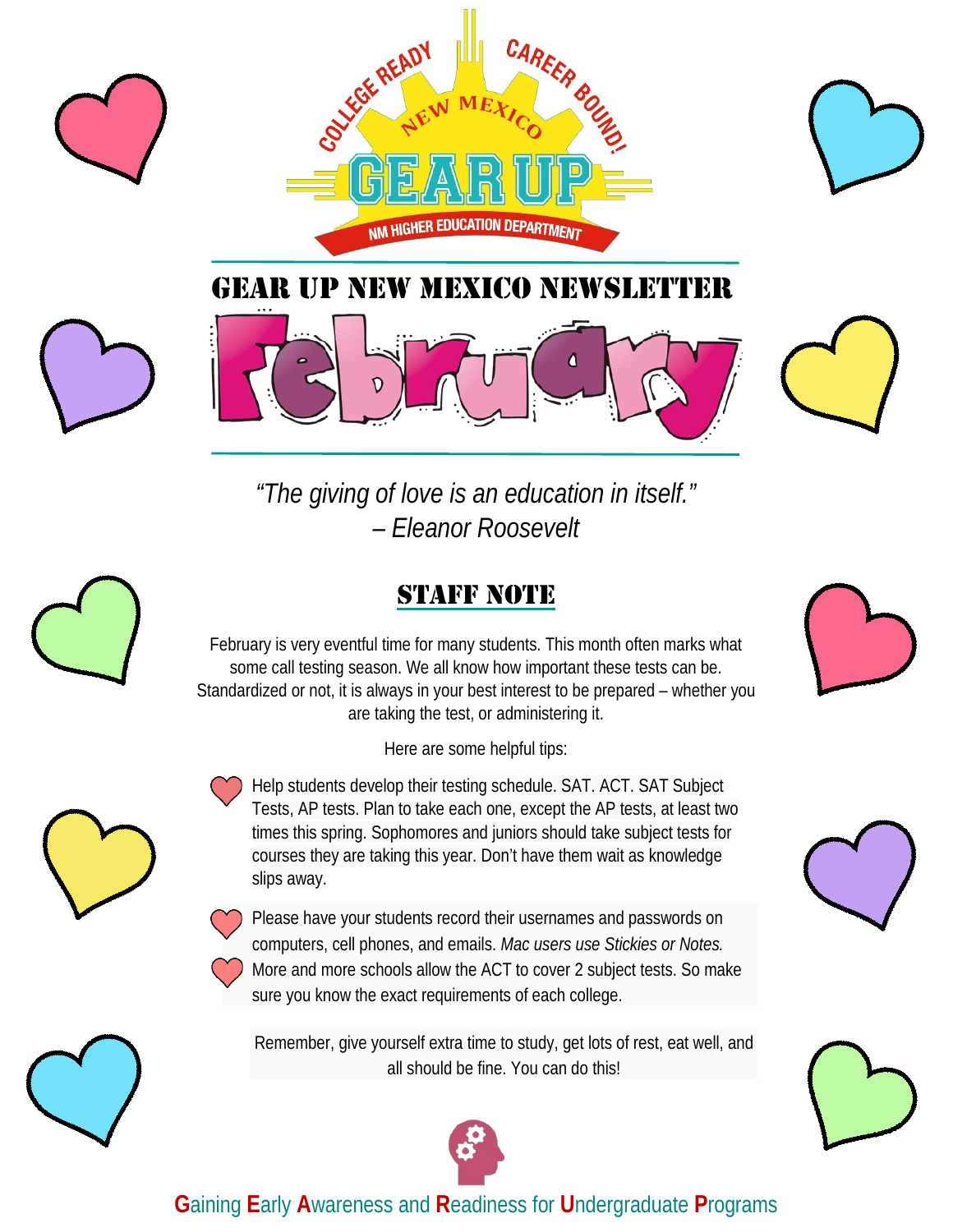## UNM SCHOLARSHIP DAY

GEAR UP New Mexico hosted the very first Scholarship Day at The University of New Mexico. The Scholarship Day was a oneday event featuring an in-depth college readiness workshop hosted by CoolSpeak and featured presentations by admissions, financial aid, and student programs.

Students walked away with an understanding of the importance of higher education, the cost of college, and learned about financial aid resources such as regional and national scholarships and federal financial aid. Students also enjoyed an on-campus lunch and tour.

 $\mathscr{S}$ 

**GEAR UP NM** 

ŃŇ

speak



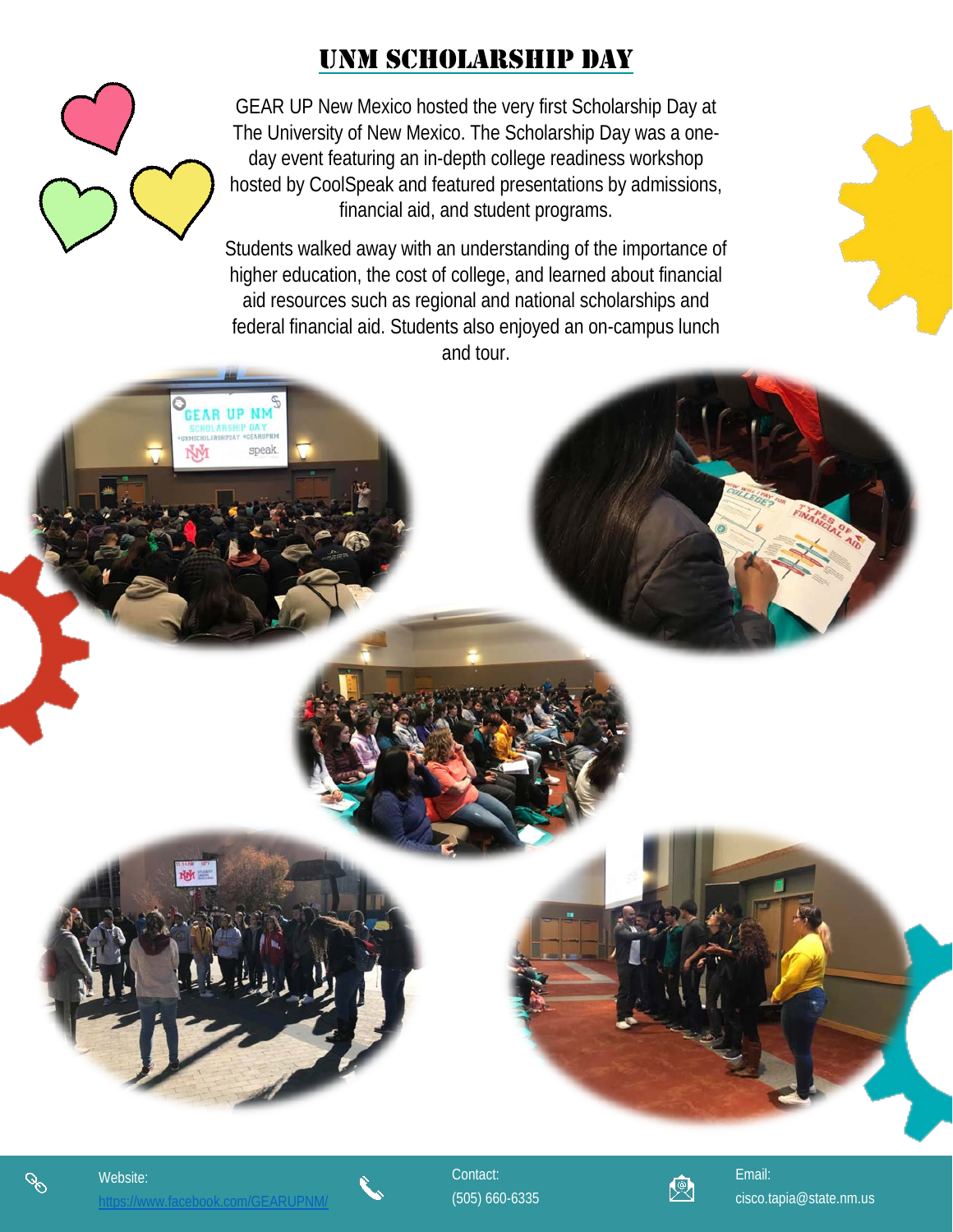

Angel Martinez is a senior at Capital High School. She has been a part of the CHS GEAR UP family for the past two and half years. Angel is Student Council President at Capital High who demonstrates outstanding leadership through her participation as a GEAR UP CEO. Her Program Coordinator, Eloisa Sanchez says Angel is committed to helping her fellow classmates to be college and career ready through leading by example during GEAR UP college and career events throughout the year.

Angel always goes above and beyond. She volunteers her time to help organize and advertise FAFSA opportunities for her fellow seniors and she is always the first to volunteer, the first to show up, and the last to leave. The level of responsibility she shows every single day to achieve her academic goals is a true act of selflessness. She is currently volunteering at Ortiz Middle School to tutor students in prealgebra to encourage them that school is not that hard and that good grades go a long way.

Here is what Angel had to say about her time has a GEAR UP student:

"GEAR UP has impacted me by helping me to be more confident to apply to not only my dream college, but also to apply to any college or university of interest, in order to have a full hand of options. I absolutely love GEAR UP because it has helped me determine where I want to go to college and how to get there. Also, Eloisa is my GEAR UP momma who pushes me accomplish my college dreams, I will miss GEAR UP next year."

After graduation, Angel will be attending NMSU where she will be pursuing her Bachelor's degree in political science. Angel fell in love with the campus during a GEAR UP college visit and is looking forward to meeting new people and having Caliches while studying.



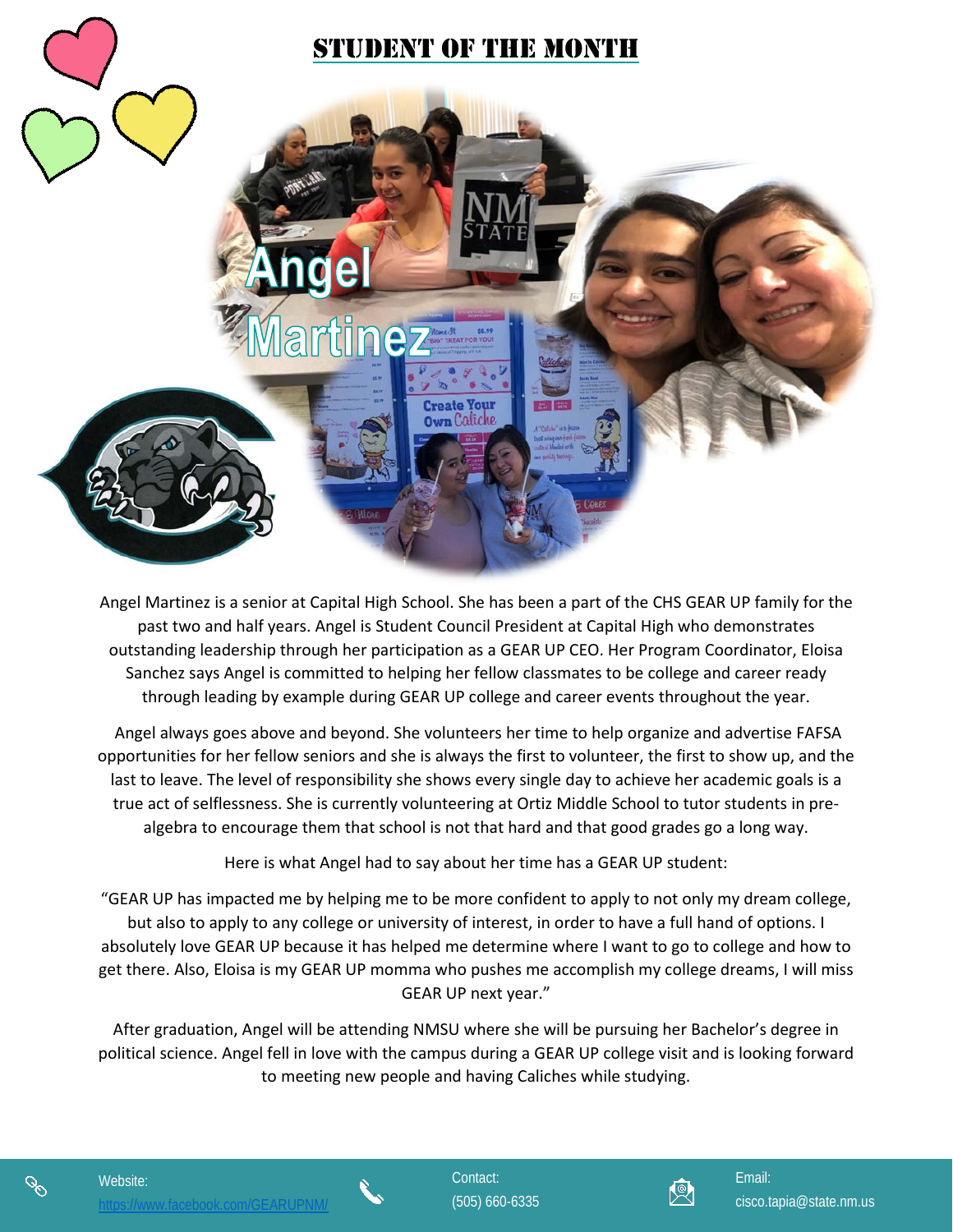









Website:



1. Harriet Fitzgerald Scholarship: \$10,000 2. The Jackie Robinson Foundation: \$28,000 3. WH (Howie) McClennan Scholarship: \$10,000

## **DUE February 2**

4. ENF Legacy Awards: \$4,000

## **DUE February 5**

5. PepsiCo Foundation ExCEL Awards: \$20,000 6. We The Students Essay Contest: \$5,000

## **DUE February 15**

- 7. ACB Scholarship: Varies
- 8. AFA TAA College Scholarship: \$5,000
- 9. AWP Scholarship: \$5,000
- 10. DAR American Indian Scholarship: \$4,000
- 11. First in Sustainability Scholarship: \$200,000
- 12. Lillian and Arthur Dunn Scholarship: \$10,000
- 13. Margaret H. Hamilton Scholarship: \$4,000
- 14. Pogorzelski and Yankee Scholarship: \$30,000
- 15. Roadway Worker Scholarship: \$6,000

## **DUE February 16**

16. CCF College Scholarship Program: Varies 17. Helen McLoraine Scholarship: \$8,000

## **DUE February 20**

18. Gordon A. Rich Foundation: \$50,000 click to apply and find more scholarships!

## **TUN The University Network**









**For More Information About** These Scholarships, Click The **Link Below** 

https://www.tun.com/blog/cate qory/scholarships/



Contact: (505) 660-6335



Email: cisco.tapia@state.nm.us

8